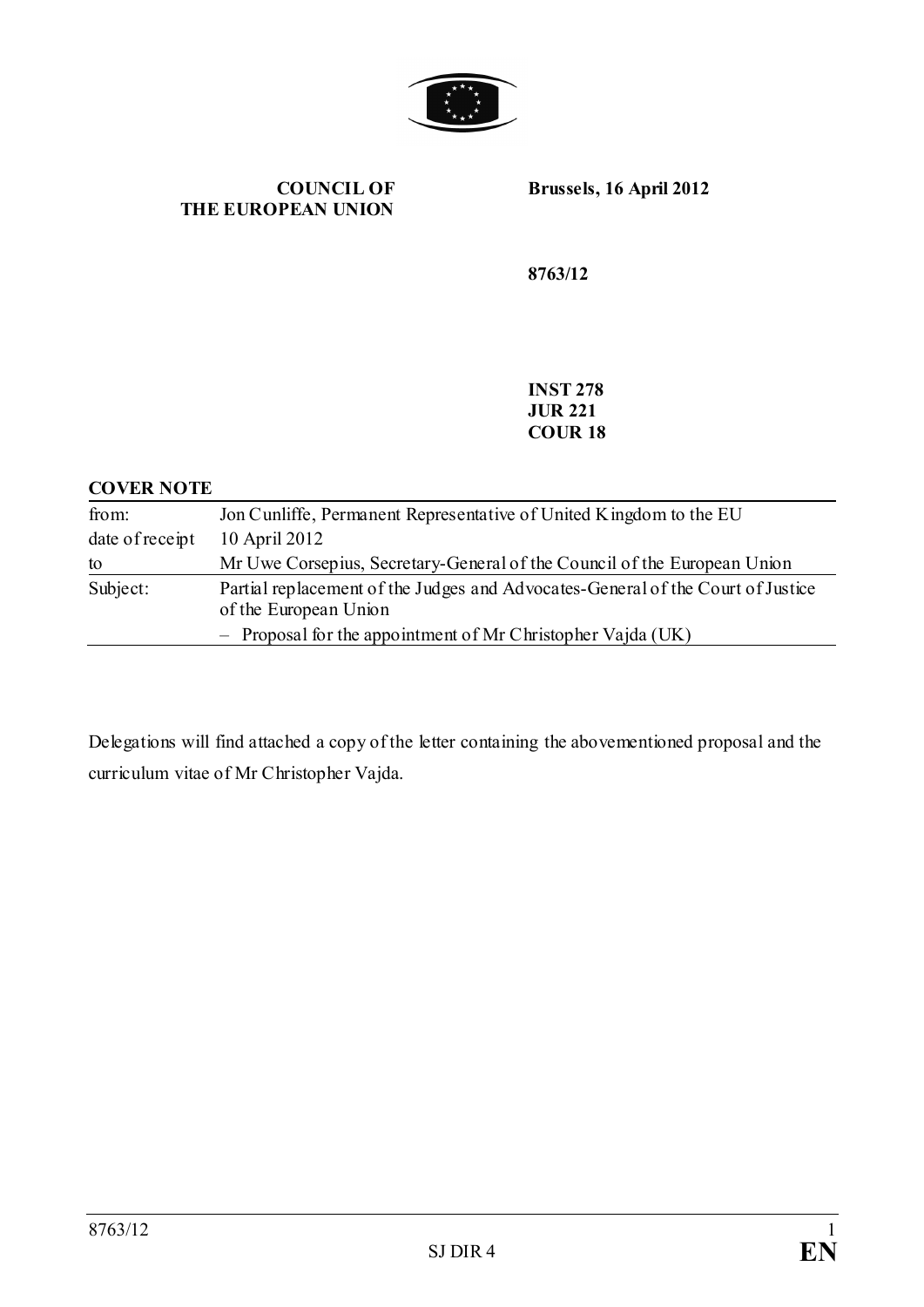

UK Representation to the EU Brussels<br><sup>4th</sup> April 2012

Monsieur Uwe Corsepius, Secrétaire Général du Conseil de l'UE, A l'attention du Service Juridique du Conseil, Bureau JL 20 40 GM 22, Rue de la Loi, 175, B-1048 Bruxelles.

#### **The Permanent Representative Sir Jon Cunliffe CB**

Avenue d'Auderghem 10 1040 Brussels Belgium

Tel.: +32 (2) 287 8271 Fax: + 32 (2) 287 8396 e-mail: jon.cunliffe@fco.gov.uk

Dear Secretary-General,

In advance of the partial replacement of the Judges and Advocates-General of the Court of Justice of the European Union later this year, the UK Government nominates Mr Christopher Vajda QC to take up the position of UK Judge to the European Court of Justice from October 2012.

Pursuant to the operating rules governing the submission and processing of applications (set out by the Council Secretariat in document 13322/11), please find attached two annexes. The first annex details the curriculum vitae, and published writings, of the nominee. The second annex contains his personal contact details.

Please do let me know if I can be of any further assistance.

*Yours,*

*Jon*

JON CUNLIFFE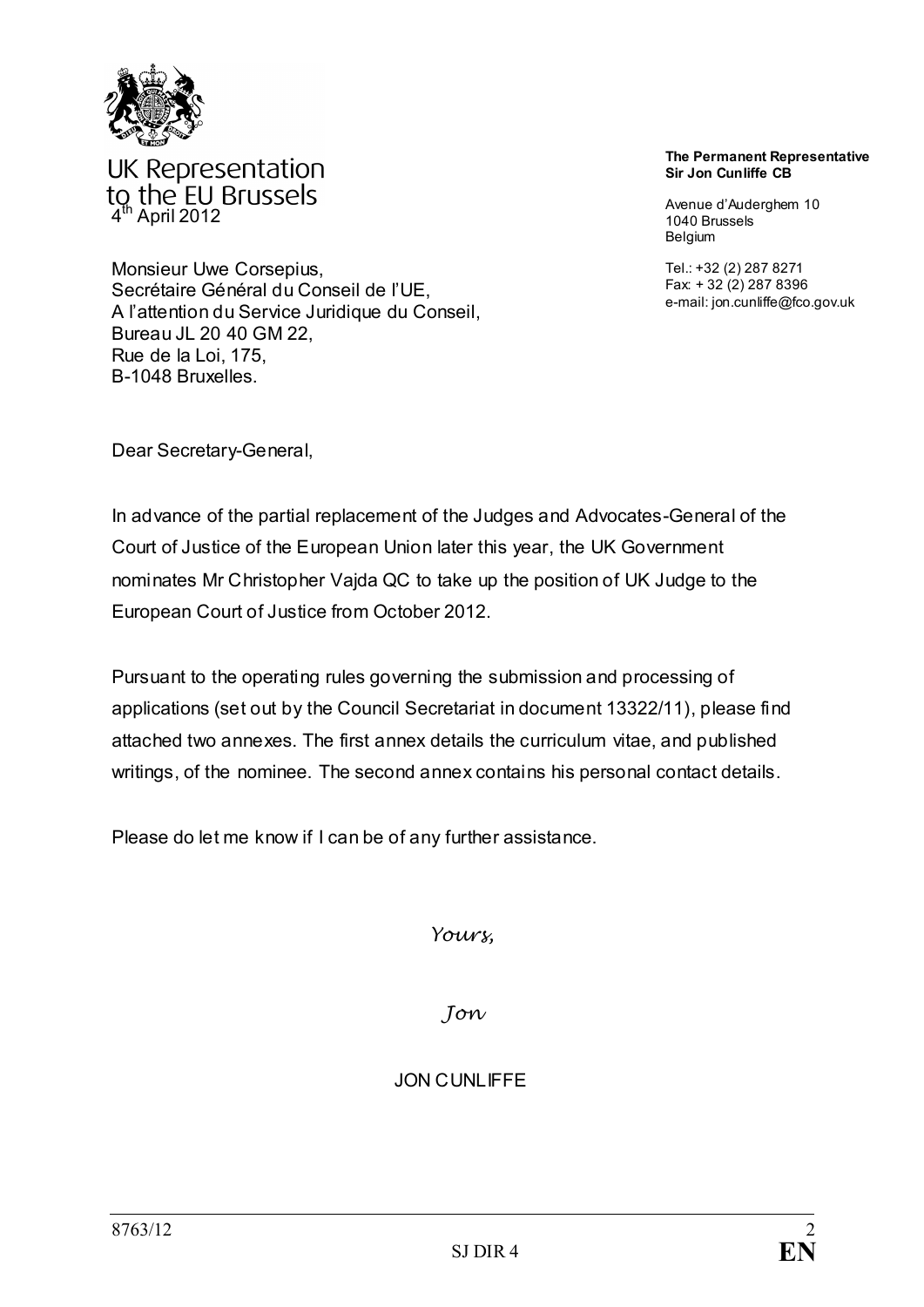## **Curriculum Vitae**

**Name:** VAJDA, Christopher Stephen

**Nationality:** British

Date and Place of Birth: 6<sup>th</sup> July 1955, London

## **Professional Experience:**

2003 to Present: Position: Recorder of the Crown Court

October 1986 to Present: Position: Self-employed Practising Barrister at Monckton Chambers, 1-2 Raymond Buildings, London WC1R 5NR. Appointed Queen's Counsel in 1997. Duties: Advising and acting on EU, competition, and public law cases for clients including Government, a large number of other Public bodies, Private Sector companies and individuals in both the domestic courts and before the EU.

January 1982 to October 1986: Position: Self-employed Practising Barrister in the Chambers of Jeremy Lever QC, Brussels, Belgium Duties: Advising and acting on EU cases both before the ECJ and the domestic courts.

#### **Qualifications and Training:**

2003: Appointed as a Bencher of Gray's Inn.

1997: Appointed Queen's Counsel.

1996: Called to the Bar of Northern Ireland.

1979: Called to the Bar of England and Wales by Gray's Inn.

1978 – 1979: Institution: Inns of Court School of Law, Qualification: Barrister

1977 – 1978: Institution: Institut d'Etudes Européennes, Université Libre de Bruxelles, Qualification: Licence Spéciale en Droit Européen, Award: Grande Distinction

1974 – 1977: Institution: Corpus Christi College, Cambridge Qualification: Degree in Law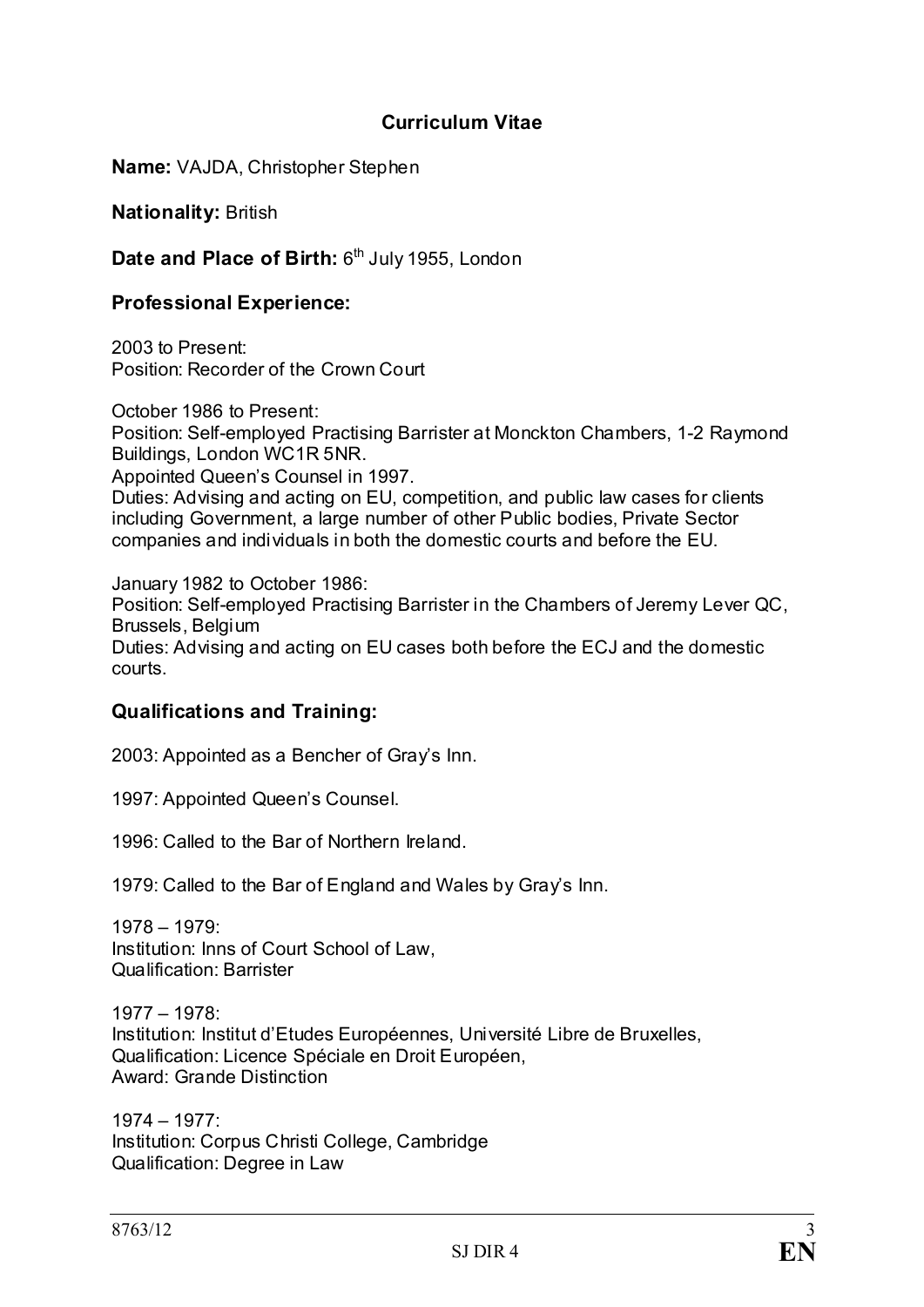Award: First in Part 1, Upper Second Class in Part 2

1968 – 1973: Institution: Winchester College Qualifications: 7 O levels in English Language, English Literature, French, Latin,<br>Greek. Mathematics and Russian. Mathematics and Russian. 3 A levels in Latin, Greek and History Awards: B Grade for A levels

## **Languages:**

English (mother tongue) French (proficient) German (conversation)

#### **Other:**

2001 – Present: Position: Treasurer of the United Kingdom Association for European Law (UKAEL – the UK arm of the Fédération Internationale pour le Droit Européen)

1996 -1999: Position: President of the European Law Commission of the Association Internationale des Jeunes Avocats (AIJA).

Chaired an arbitration panel in a telecoms dispute in the Middle East.

Member of the editorial board of the United Kingdom Competition Law Reports.

Member of the Administrative Law Bar Association, Bar European Group, Competition Law Association, Revenue Bar Association, International Bar Association, and the Union Internationale des Avocats.

Regularly invited to speak at EU law conferences throughout Europe, and was previously invited to lecture to judges, public officials and private lawyers in Slovenia, Hungary and Romania prior to their accession to the EU.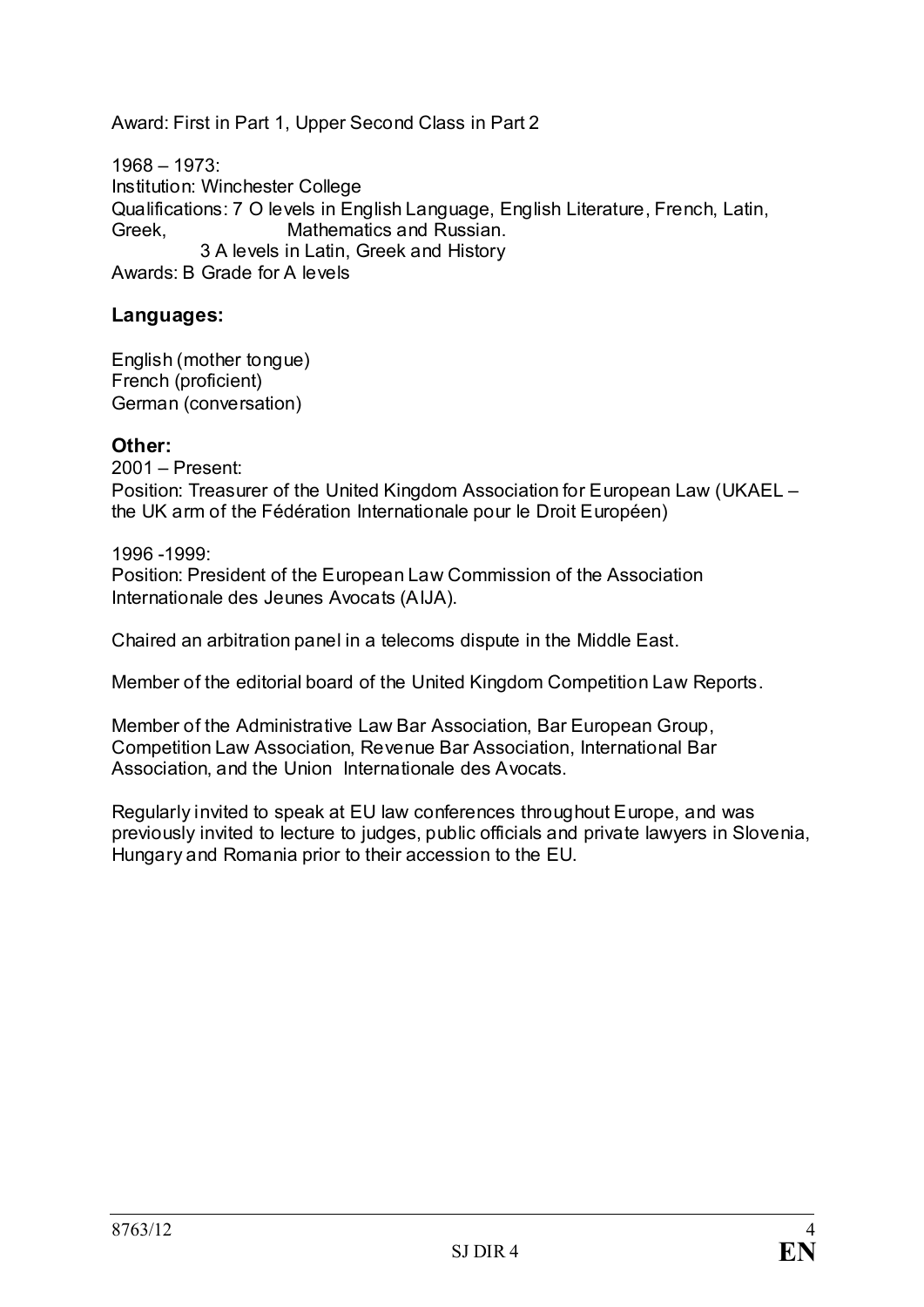# **List of published writings:**

Access to Judicial Review in the EU and National Courts, *Enforcing One's Rights Under EU law, Collection of Papers given at the Rights and Remedies Conference held by the University of Malta (2010)*

The Chapter I Prohibition: Is it a Safe Bet, co-author with Philip Woolfe, *Competition Law Journal [2010] Comp Law 198*

Effect of the Standstill Obligation in National Courts – all said after CELF? An English Perspective, co – author with Paul Stuart, *European State Aid law Quarterly, EStAL 3 [2010] 629*

The banking crisis and the EC state aid rules, *Journal of International Banking and Financial Law, Vol. 24 – No. 2, February 2009*

Case C-446/03 Marks and Spencer plc v David Halsey (Her Majesty's Inspector of Taxes), co-author with Josh Holmes, *Tax Journal, 16 January 2006, issue 820* Judicial Review in a Competition Context, co-author with Julian Gregory, chapter in

*Competition Litigation in the UK by Tim Ward and Kassie Smith, 2005*

Which Rules Rule, co-author with Ian Hutton, *Tax Journal, 20 June 2005, issue 794* VAT and EC Law, co-author with Peter Mantle, *Tax Journal, 14 June 2004, issue 745* 

Unlawful State aid: What is it and what are its legal consequences, *The EC Tax Journal (Vol. 5, 2001 Issue 2)*

The compatibility of national limitation periods with Community law, *Mélanges en homage à Michel Waelbroeck, Etudes de droit Européen et International, Bruylant Bruxelles, (1999)*

State aid chapter, *Bellamy & Child Common Market Law of Competition, now European Community Law of Competition (3rd to 6th Eds, 1983 to 2008)*

Selective Distribution in the European Community, *Journal of World Trade Law, (Vol 13. No. 5: Sept/Oct 1979 issue)*

Some aspects of Judicial Review within the Common Agricultural Policy, *European Law Review (Vol. 4: August and October 1979 issues)*